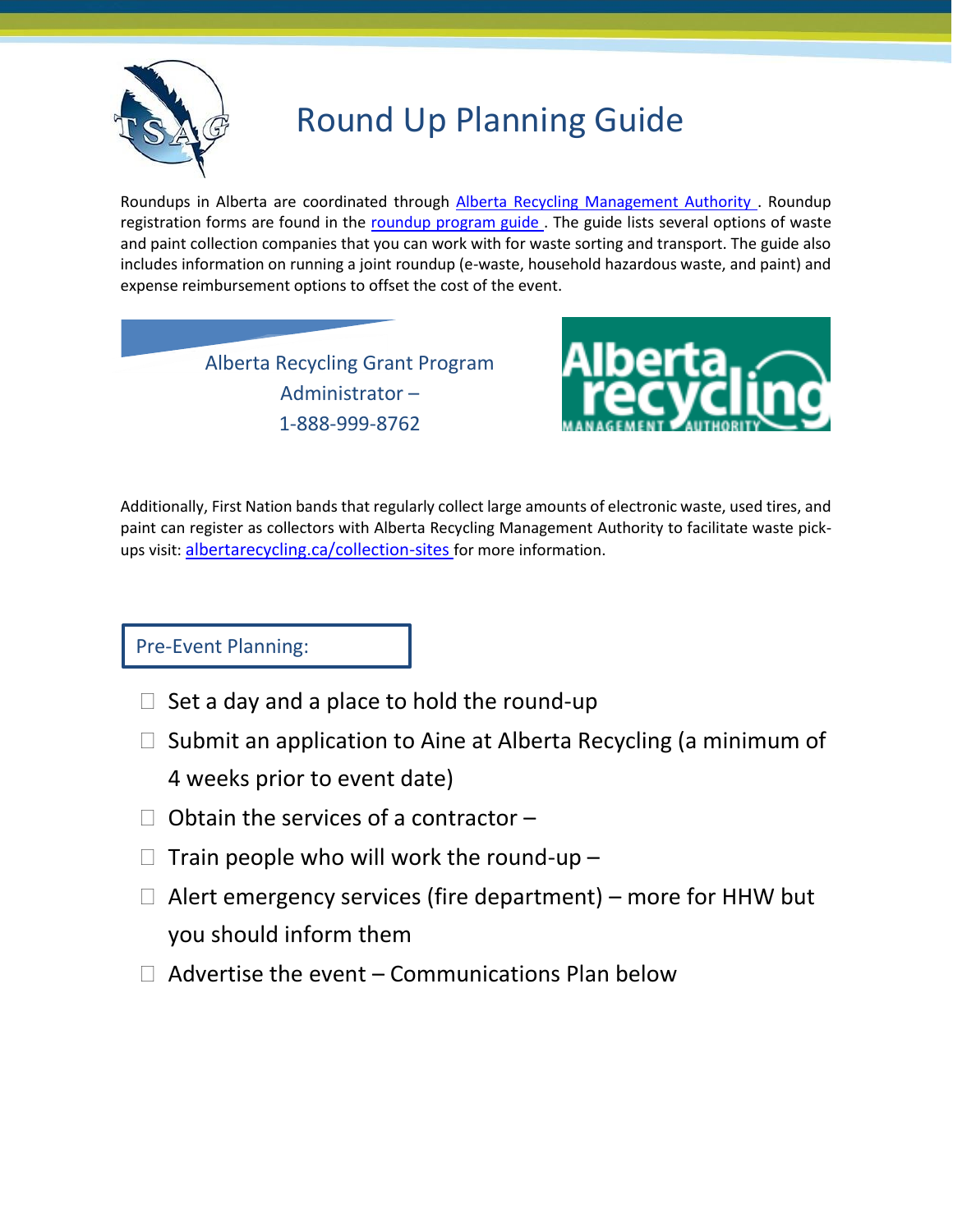# Planning Circle:

SWM is not a stand-alone issue, there are many agencies in the community that can come together to tackle waste management. Healthy living for the membership means access to clean air, water, and soil.

Consider inviting elders, youth, and Traditional Knowledge Keepers to help.

#### **Planning Committee Message –**

Is there another community event that the Roundup could be part of?

What are the cultural and traditional messages that could be part of this event?

Are there local celebrities who could attend, help promote, model participation?

## Communication Plan:

Use the posters, flyers, and announcement templates provided by Alberta Recycling. Draw Prizes! :

| <b>Method</b>                      | <b>Person Responsible</b> | <b>Notes</b>                                                | <b>Date of Action</b> |
|------------------------------------|---------------------------|-------------------------------------------------------------|-----------------------|
| Radio                              |                           |                                                             |                       |
| <b>Flyers</b>                      |                           |                                                             |                       |
| Posters                            |                           | Post in<br>community<br>buildings<br>list<br>(see<br>below) |                       |
| <b>Community Bulletin</b><br>Board |                           |                                                             |                       |
| Website                            |                           |                                                             |                       |

#### **Community Buildings:**

- Daycare
- **Fire Hall**
- D Public Works
- □ Trade Centre
- **Training Centre**
- □ Community Hall
- Gas Bar
- Administration Building
- □ School/Head Start
- Wellness
- □ Health Centre
- □ Church